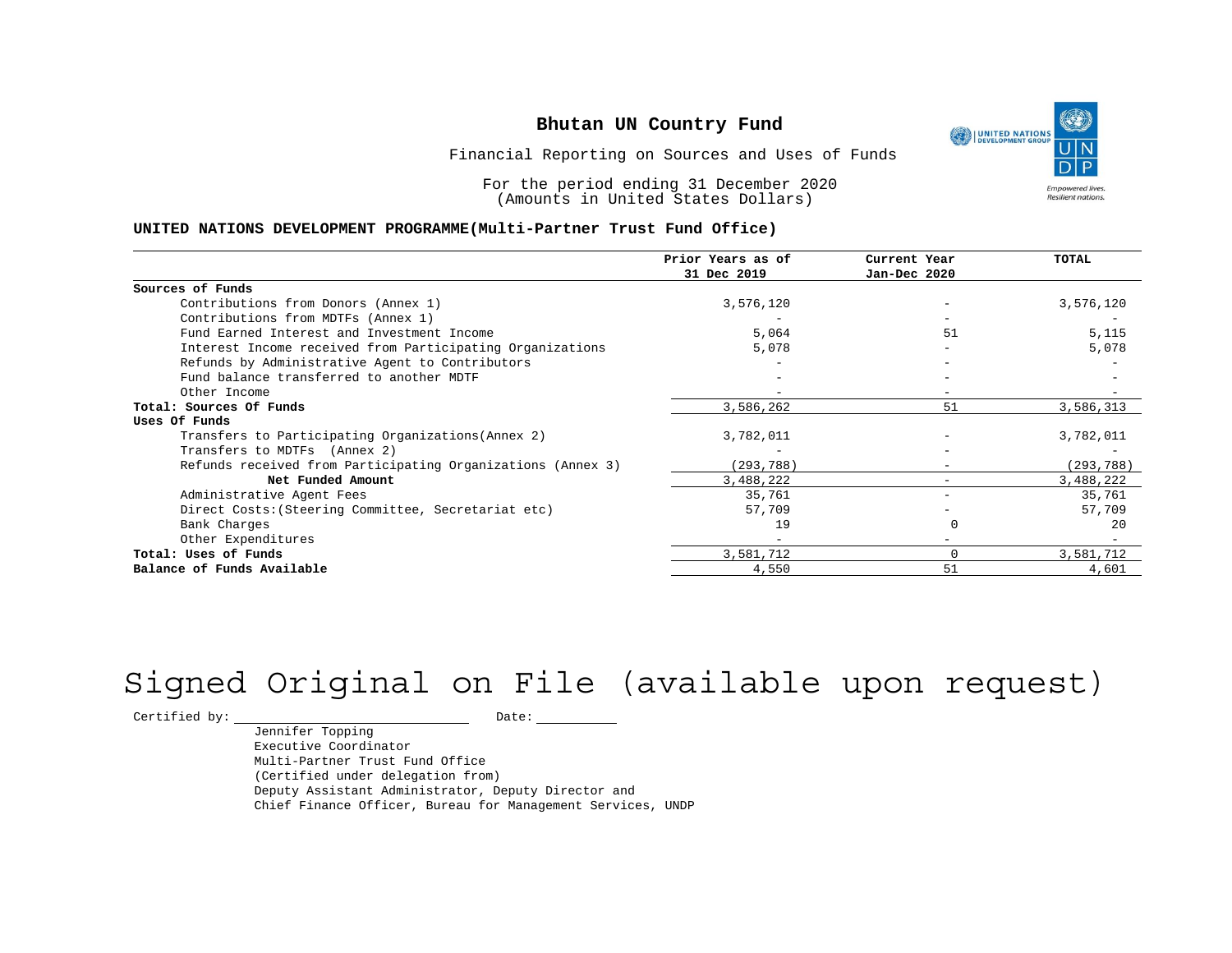

Financial Reporting on Sources and Uses of Funds

For the period ending 31 December 2020 (Amounts in United States Dollars)

#### **UNITED NATIONS DEVELOPMENT PROGRAMME(Multi-Partner Trust Fund Office)**

**Annex - 1: Contributions**

| Prior Years as of | Current Year             | TOTAL     |
|-------------------|--------------------------|-----------|
| 31 Dec 2019       | Jan-Dec 2020             |           |
|                   |                          |           |
| 378,120           | $\overline{\phantom{0}}$ | 378,120   |
| 754,000           | $\qquad \qquad -$        | 754,000   |
| 2,419,000         | $\overline{\phantom{0}}$ | 2,419,000 |
| 25,000            | $\overline{\phantom{0}}$ | 25,000    |
| 3,576,120         | $-$                      | 3,576,120 |
|                   |                          |           |

## Signed Original on File (available upon request)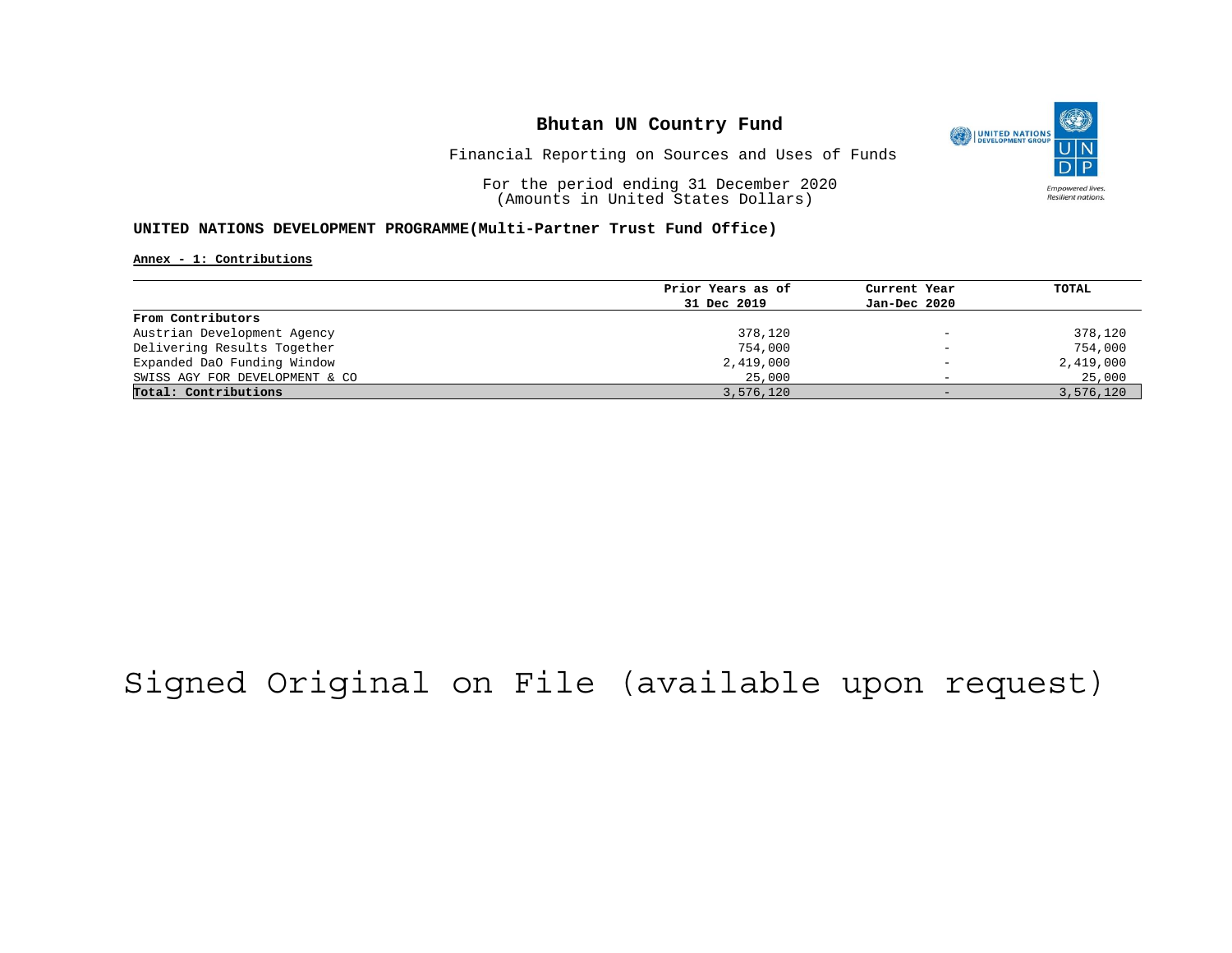

Financial Reporting on Sources and Uses of Funds

For the period ending 31 December 2020 (Amounts in United States Dollars)

#### **UNITED NATIONS DEVELOPMENT PROGRAMME(Multi-Partner Trust Fund Office)**

**Annex - 2: Transfers**

|                                | Prior Years as of | Current Year             | TOTAL     |
|--------------------------------|-------------------|--------------------------|-----------|
|                                | 31 Dec 2019       | Jan-Dec 2020             |           |
| To Participating Organizations |                   |                          |           |
| FAO                            | 65,743            | $\overline{\phantom{m}}$ | 65,743    |
| UNCDF                          | 59,000            | $\overline{\phantom{m}}$ | 59,000    |
| UNCTAD                         | 119,000           | $\overline{\phantom{m}}$ | 119,000   |
| UNDP                           | 1,789,553         | $\overline{\phantom{m}}$ | 1,789,553 |
| UNEP                           | 48,165            | $\overline{\phantom{m}}$ | 48,165    |
| UNESCO                         | 25,000            | $\qquad \qquad -$        | 25,000    |
| UNFPA                          | 521,390           | $\overline{\phantom{m}}$ | 521,390   |
| UNICEF                         | 762,378           | $\overline{\phantom{m}}$ | 762,378   |
| WFP                            | 449,902           | $\overline{\phantom{m}}$ | 449,902   |
| Total Transfers                | 3,840,131         | -                        | 3,840,131 |

## Signed Original on File (available upon request)